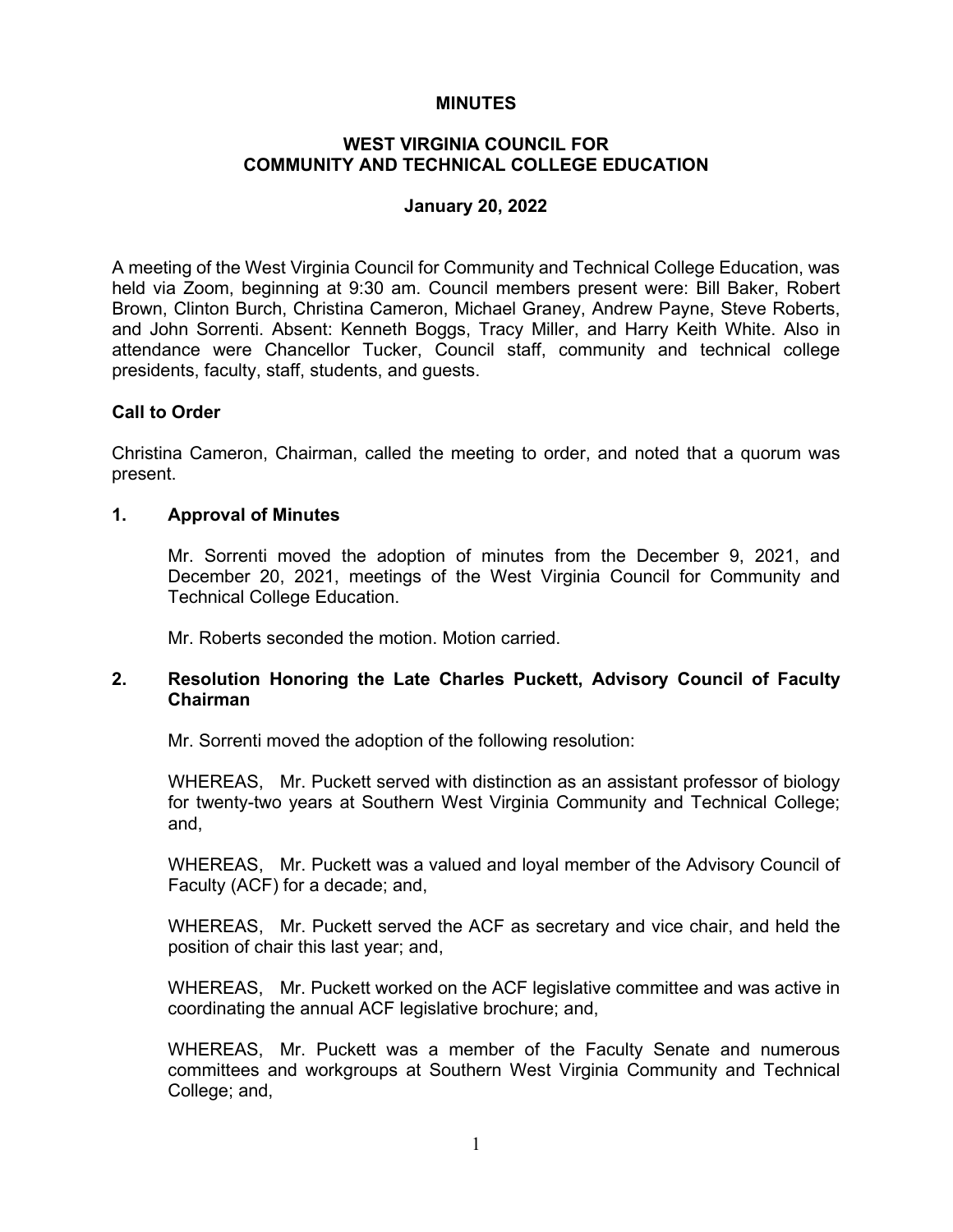WHEREAS, Mr. Puckett was a proponent for the study of science across the state, having most recently served as treasurer for the West Virginia Academy of Science; and,

WHEREAS, Mr. Puckett was dedicated to his community as exemplified through his service as a past president of the Logan Lions Club;

WHEREAS, Mr. Puckett, whose name was synonymous with Southern, was loved by both students and faculty;

### THEREFORE, BE IT RESOLVED,

That the West Virginia Council for Community and Technical College Education expresses its sincere gratitude to Mr. Charles "Chuck" Puckett for his commitment to educating students of southern West Virginia, advancing the mission of postsecondary education, and maintaining a deep loyalty to fellow colleagues and the community he served.

FURTHER, BE IT RESOLVED, That this resolution be inscribed upon the Council minutes of January 20, 2022.

Mr. Baker seconded the motion. Motion carried.

### **3. Return on Investment Report for the West Virginia Invests Grant**

Christopher Treadway, Vice Chancellor for Community and Technical College Education, introduced Dr. John Deskins, Director of the West Virginia University Bureau of Business and Economic Research (BBER), who presented findings from a preliminary economic impact analysis of the West Virginia Invests grant program. Dr. Deskins noted that because West Virginia Invests is a relatively new program, data are not presently available for a full economic impact study, but that early data point toward an overall positive impact on enrollment and future earnings for program graduates. The economic impact report found that when students move from having only a high school diploma to earning a certificate or an associate degree, their wage earnings increase and the probability that they'll stay in West Virginia to work is much higher. A typical individual with an associate degree earns nearly \$14,000 more annually than those with only a high school diploma two years after graduation. For the same timeframe, 70 percent of associate degree graduates remain in West Virginia for their careers, compared to 49.7 percent of high school graduates.

The full economic impact report is available at: [https://wvctcs.org/wp](https://wvctcs.org/wp-content/uploads/2022/01/Economic-Impact-of-2019-Senate-Bill-1.pdf)[content/uploads/2022/01/Economic-Impact-of-2019-Senate-Bill-1.pdf](https://wvctcs.org/wp-content/uploads/2022/01/Economic-Impact-of-2019-Senate-Bill-1.pdf)

#### **4. Program Reviews**

Nikki Bryant, Director of Academic Programming, presented the 2020-2021 program reviews of the Community and Technical College Institutions.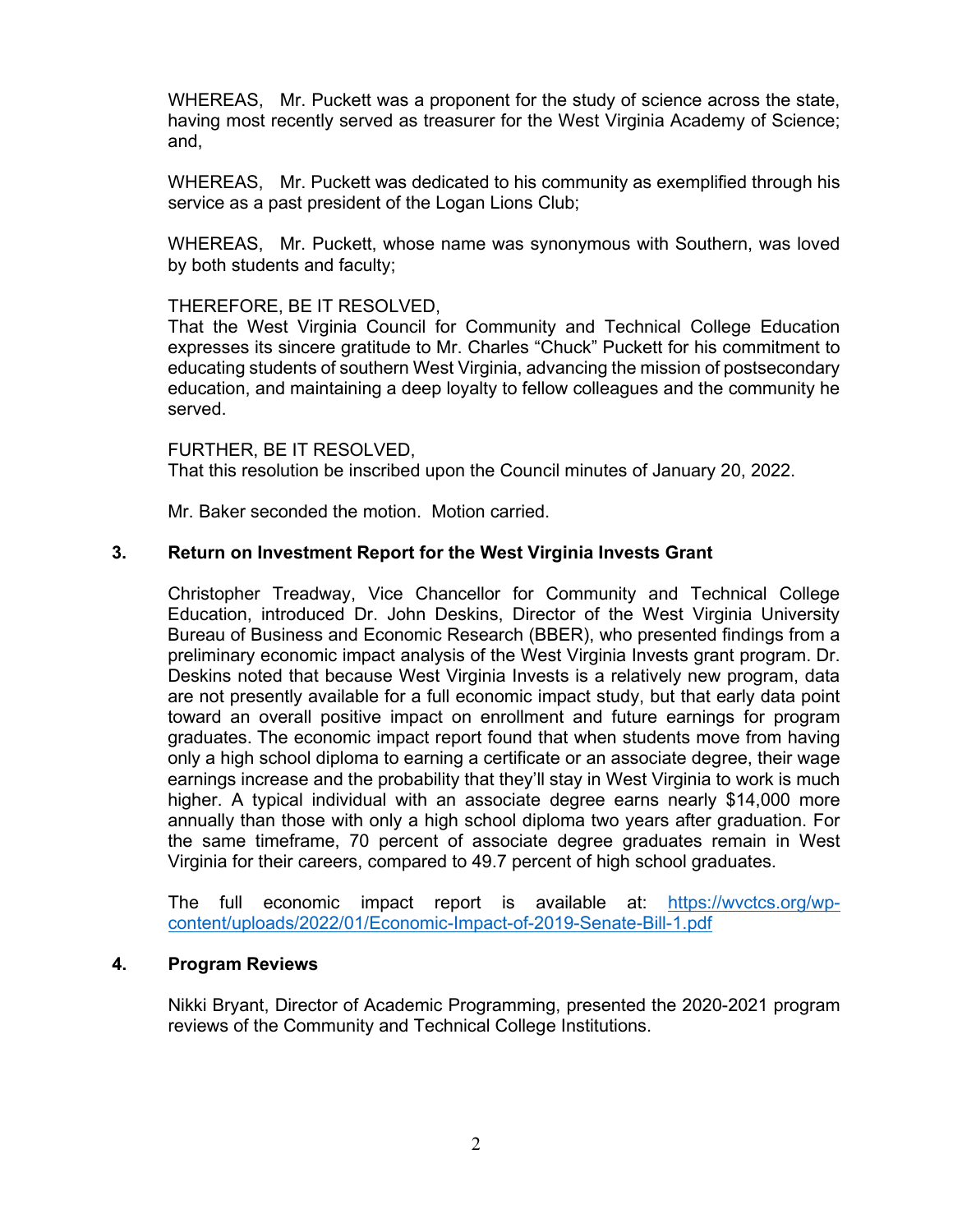### **5. Campus Development Plan Update for Mountwest Community and Technical College**

Rich Donovan, Senior Director of Facilities stated that questions were raised at the Council's October 9, 2021, meeting regarding the Campus Development Plan at Mountwest Community and Technical College (MCTC). As a result, MCTC's plan has been revised, per Council request, to include: 1) A solution to provide ADA complaint restrooms at the Tri-State Fire Training Academy, where MCTC leases space for its Maritime Academy; 2) Additional information regarding MCTC's partnership with Marshall University in the Aviation Maintenance Technology Program; and 3) Inclusion of Cabell Hall in the plan. Cabell Hall is a building Mountwest owns in downtown Huntington but does not currently occupy, however, because it is owned, it has been added to the plan.

# **6. Report on Textbook Affordability**

Randall Brumfield, Vice Chancellor for Academic Affairs, reported that Open Learning West Virginia grants is a program in which faculty are provided with \$1,000 grants to create or adopt OER in their courses. Faculty receive the \$1,000 grant upon implementation of the OER in their course. Eighty-nine faculty have converted 104 courses to OER, as of January 2022.

In Spring 2021, Summer 2021, and Fall 2021, 104 courses were converted to OER. In those courses, nearly 3,000 students were impacted, and on average, saved \$152 each. Based on Spring 2021, Summer 2021, and Fall 2021 course enrollments and the cost of course materials before OER implementation, students experienced an aggregate savings of nearly \$450,000 dollars. This savings comes with only 89 faculty creating or adopting OER in 104 separate courses in three semesters.

Spending a one-time \$104,000 on faculty grants generated nearly \$450,000 in savings that will be sustained. And the savings will grow every semester, as almost 93% of faculty members agree that they plan to convert additional courses to OER in the future. 96% of the faculty who adopted OER strongly agree or agree that switching to OER was worthwhile, and 95% strongly agree or agree that the OER they used was high-quality.

Work will continue with this initiative across the state, though it should be noted that there are other faculty across the state also developing OER independent of the Open Learning West Virginia program.

# **7. West Virginia Distance Learning Network**

Randall Brumfield, Vice Chancellor for Academic Affairs, reported that the U.S. Department of Agricultural Rural Development has recently awarded the West Virginia Council for Community and Technical College Education and the West Virginia Higher Education Policy Commission a grant in the amount of \$744,328 to establish the West Virginia Distance Learning Network. Funds from the grant will be used to establish an inaugural distance learning network among designated public secondary and postsecondary education partners, with a vision toward eventually building a statewide distance learning network.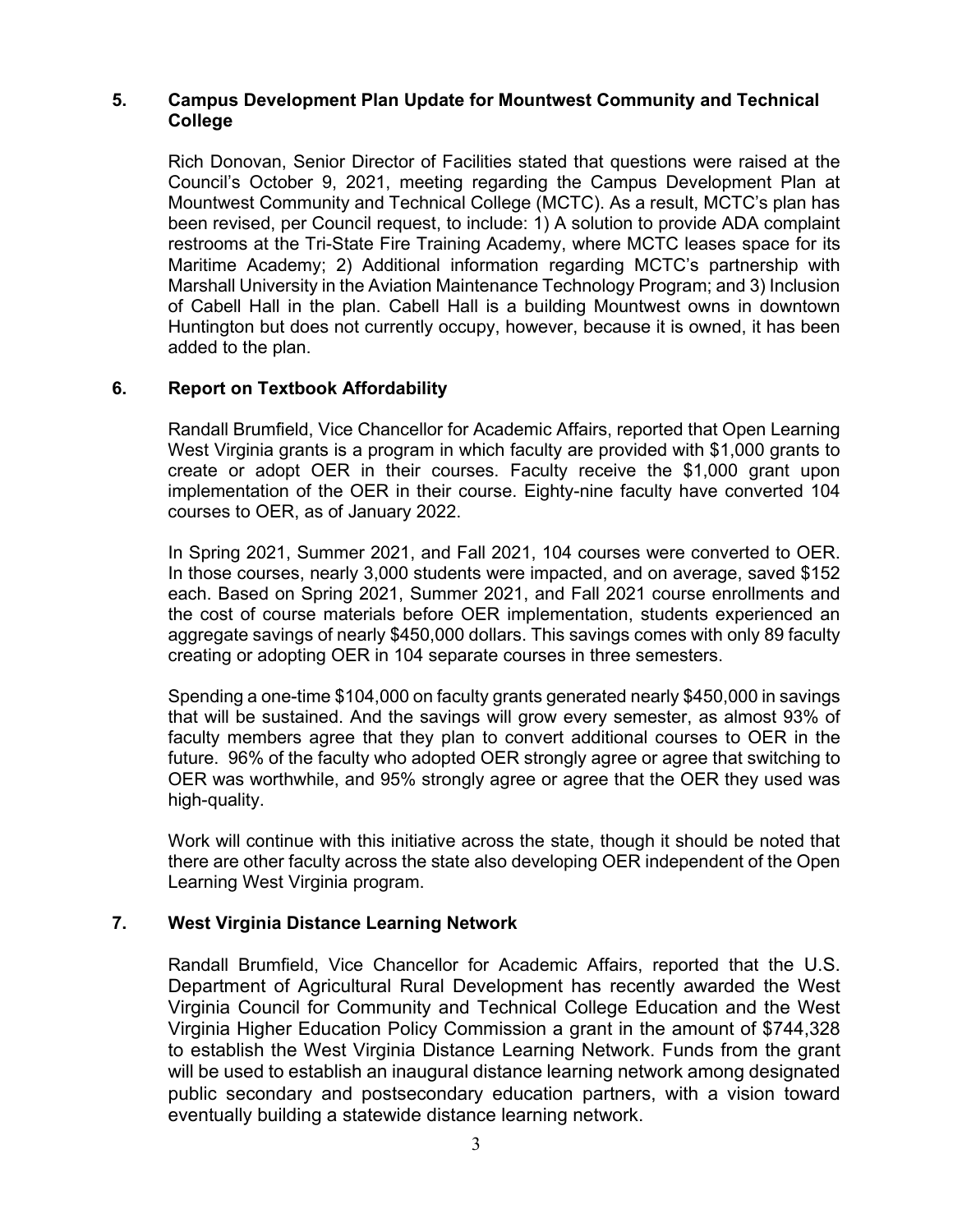The origin of this distance learning project stems from the need to resolve the challenges associated with high-density rural communities that maintain high rates of socioeconomically disadvantaged populations, significant learning gaps in high school, poor health deficiencies, and elevated instances of drug-overdose fatalities.

# **8. Update on US Economic Development Authority's CDL Grant**

Chris Treadway, Vice Chancellor for Community and Technical College Education, discussed a grant opportunity through the United States Economic Development Administration's Good Jobs Challenge. CTCS staff are preparing an application for funding to expand and modernize commercial driver's license (CDL) training programs across the state within both the Community and Technical College System and the Career and Technical Education system through the West Virginia Department of Education. If awarded, the grant will fund a statewide team of college navigators tasked with recruiting students and providing support and guidance on the college-going process. It will also pay for support services, modern CDL simulator technology, equipment, fuel and other related costs. For those CTCs that do not offer CDL programs, funds may be used to support other programs related to supply chain and logistics. Notification of grant awards is expected in September 2022.

# **9. Funding Formula Update**

Chris Treadway, Vice Chancellor for Community and Technical College Education, delivered an update on the development of a new outcomes-based higher education funding formula. The proposed model was drafted in response to a legislative mandate through an ongoing collaboration between the central office and institutional leaders from both the two- and four-year systems. Should the model be adopted by the Legislature, future appropriations requests will be based on such factors as progress toward degree completion, certificate and degree completion, transfers to a four-year institution, workforce development, and productivity. Safeguards are built into the proposed formula to provide stability and protect against large annual swings in funding. These safeguards include the use of a three-year rolling average for all metrics and a hold-harmless provision to prevent any institution's outcomes-based funding from decreasing by more than 5 percent from one year to the next. Commission and Council staff continue to work with institutional leaders to finalize the funding formula proposal.

# **Additional Board Action and Comments**

Chancellor Tucker stated that the expectation, if the legislative bill involving the new funding formula is passed, is that the Council will be directed to create a new funding formula rule which would involve quickly adopting an emergency rule while the permanent rule goes through the promulgation process for the 2023 legislative session.

# **Adjournment**

There being no further business the meeting was adjourned.